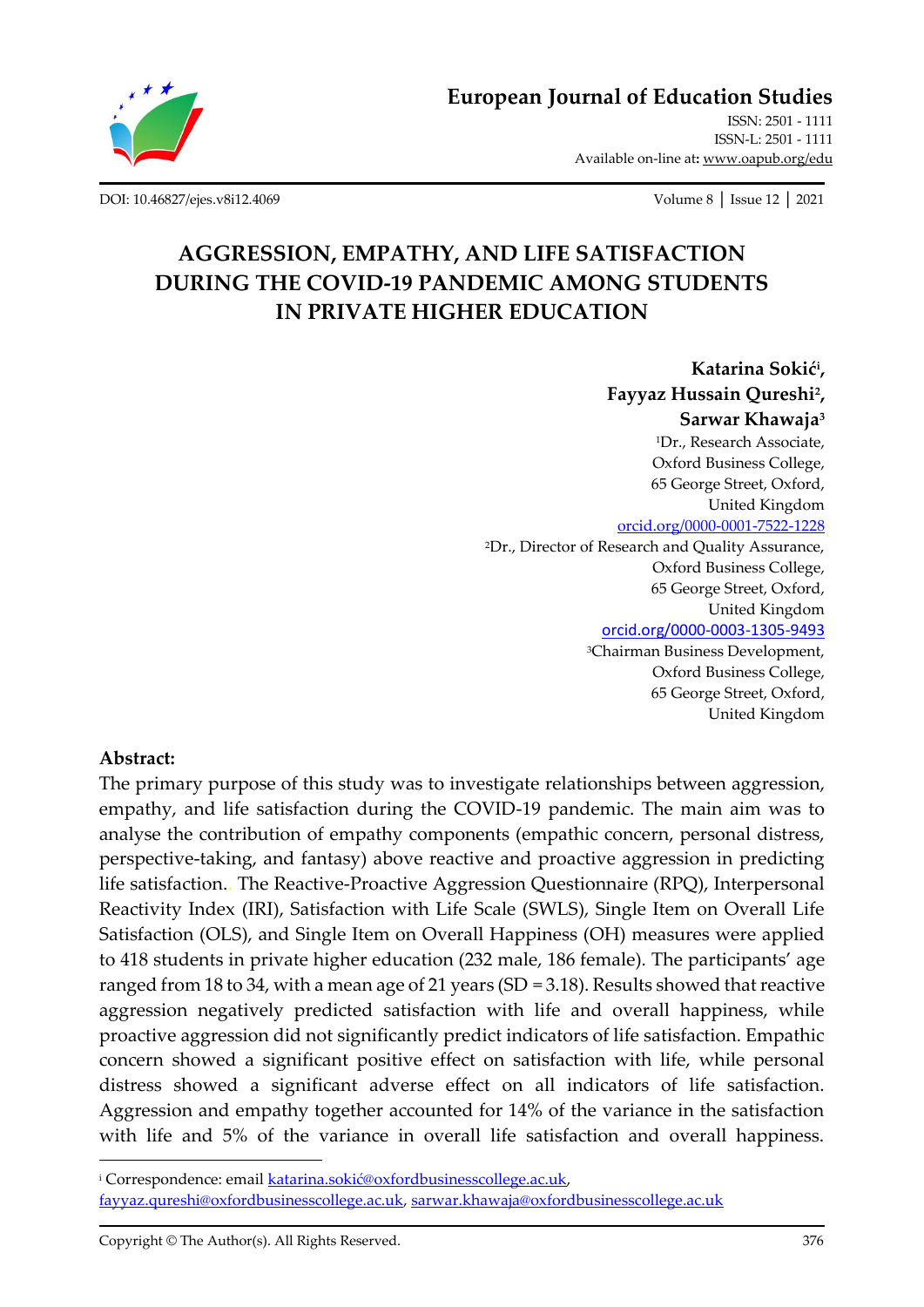Empathy added incremental variance in explaining life satisfaction after controlling for aggression. The results highlight the importance of reactive aggression and emotional empathy in the explanation of life satisfaction.

**Keywords:** reactive aggression, proactive aggresion, empathy, life satisfaction, COVID 19, private higher education

# **1. Introduction**

The COVID-19 pandemic disrupted individuals' quality of life and psychosocial functioning in many aspects of their lives. Reduced social contacts, lockdown, fear for health and existence, uncertainty around the long-term implications of COVID-19, and blocking of goals are circumstances that lead to frustration. The frustration-aggression hypothesis based on the psychodynamic approach (Dollard & Ford, 1939) proposed that frustration leads to aggression. A longitudinal study of mental health and well-being in the UK during the COVID-19 pandemic on 3077 adults conducted in three waves between the spring and autumn 2020 (O'Connor et al., 2020) has shown increased rates of suicidal ideation among young adults (18–29 years), and moderate to severe levels of depressive symptoms and loneliness. These results were similar for ethnic minorities and White in the UK.

All levels of education, including private higher education, have been influenced by COVID-19 limitations, including rapid adaptations to virtual learning (Qureshi et al., 2020), and a significant reduction of social contacts between students and professors.

During the COVID-19 pandemic, college students experienced psychological distress related to high anxiety, depression, low sleep quality, and stress which reduced life satisfaction and personal wellbeing as a whole (Duond, 2021; Evans et al., 2021; White, 2021). A recent study conducted by Hu et al. (2021) on a large sample of Chinese college students has shown that empathy increases the effect of hope (i.e. perceived ability to achieve goals) on post-stress growth, defined as re-establishing psychological balance after stressful or traumatic events. These results imply that empathy can play a significant role in increasing desired outcomes and decreasing undesired outcomes.

The impact of the pandemic on aggression and aggressive behaviour among the student population is not well explored. However, it is reasonable to expect that aggression can contribute to maladaptive anti-social behaviours, including anger and hostility, lower protective behaviours, and breaking "social distancing" rules to avoid spreading infection. Given the above findings and given that the role of aggression and empathy in predicting life satisfaction has not been sufficiently examined, one aim of this study was to contribute to a better understanding of these relationships. We are particularly interested in whether aggression moderates relationships between affective and cognitive empathy components and life satisfaction among students in private higher education.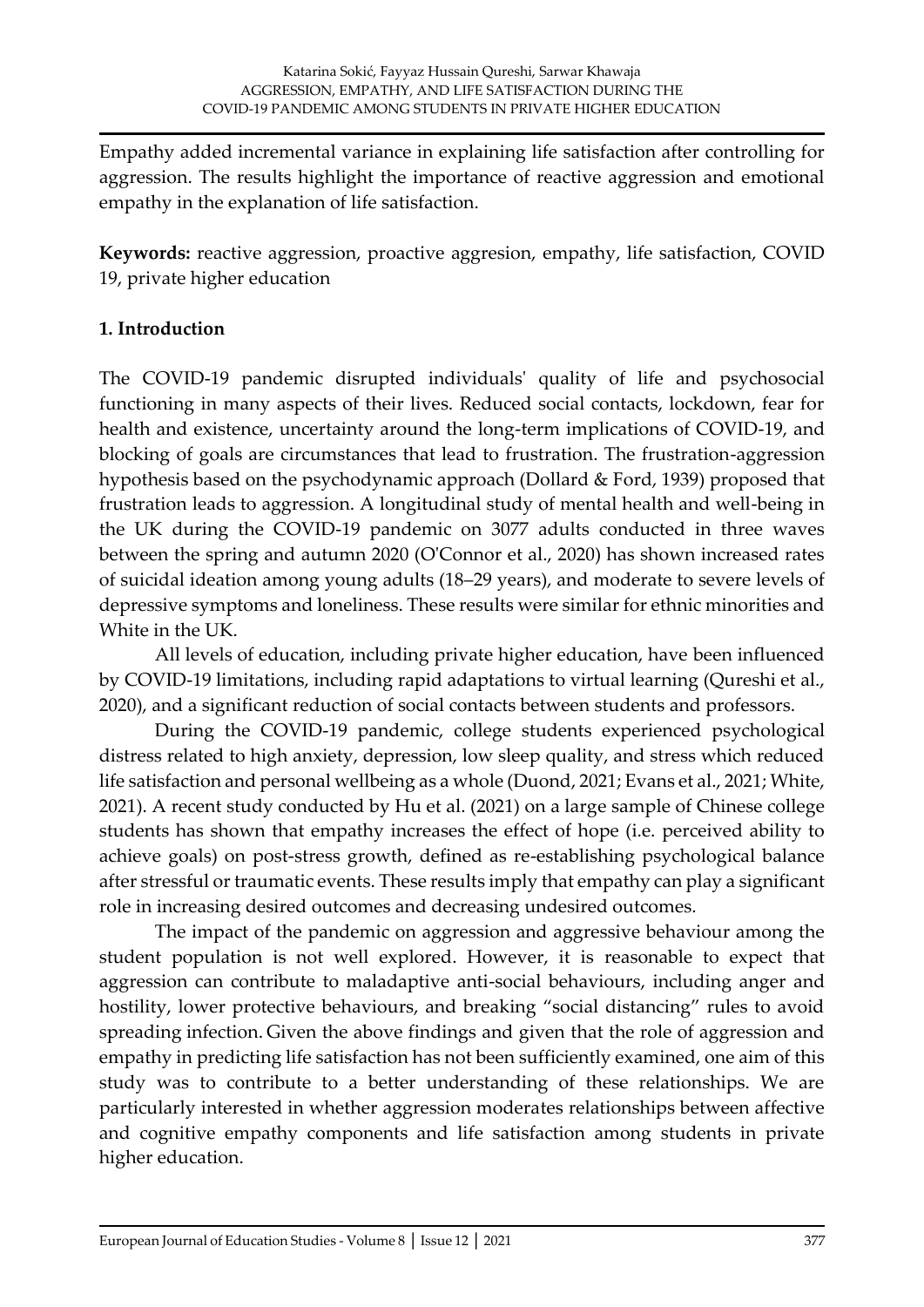#### **2. Literature review**

#### **2.1. Aggression and life satisfaction**

Aggression is a complex phenomenon that has been defined as a behaviour performed with the intent to hurt or harm others (Coie & Dodge, 1997; Crick & Grotpeter, 1995). There are different forms of aggressive behaviour (e.g., physically, verbally, overt, indirectly, etc.) that pertain to the ways aggression is expressed. In order to understand the specific impact of aggression on social relations, it is essential to distinguish the forms of aggression and the different functions of aggression: reactive and proactive aggression (Poulin & Boivin, 2000). According to Dodge & Coie (1987), the function of reactive aggressive behaviour is to mitigate the threat (perceived or imagined) but not to achieve some assigned goal. On the other hand, reactive aggression is a reaction to an external stimulus subjectively interpreted as a provocation, threat, frustration, or prevention of achieving a goal). Reactive aggressive behaviour is violent and impulsive, accompanied by hostile facial expressions, negative affect, and the loss of control (Poulin & Boivin, 2000). Contrary, proactive aggression is instrumental, predatory, planned, "coldblooded", occurs regardless of provocation due to anticipation of a desirable goal or due to domination over others (Dodge & Coie, 1987; Raine et al., 2006).

Aggression is often investigated in the context of antisocial, criminal behaviour, and concerning socially malevolent personality traits called the Dark Triad (Machiavellianism, narcissism, and psychopathy). Studies have shown that both reactive and proactive aggression was associated with psychopathy (Cima et al., 2013; Dinić & Wertag, 2018; Pechorro et al., 2015; Sokić, 2017), and Machiavellianism (Barlett, 2016; Dinić & Wertag, 2018).

Previous studies have failed to sufficiently examine the relationship between aggression and life satisfaction indicators among the student population. Relationships between aggression and spiritual life satisfaction among the university students in Jordan indicated that high levels of spiritual well-being (meaning/peace and faith) significantly negatively related to physical and verbal aggression, hostility, and anger (Alorani & Alradaydeh, 2017). The results of a study conducted by Çevik (2017) on university students in Turkey showed that satisfaction with life positively related to anger control and harmful to all anger dimensions (i.e. anger-out, and suppressed anger (anger-in).

Both reactive and proactive aggression positively correlated to social anxiety, trait anxiety, absence of close friends, and paranoid ideation (Raine et al., 2006), and so we can expect hostile relations between reactive and proactive aggression and indicators of life satisfaction.

#### **2.2. Empathy and life satisfaction**

Empathy is a multidimensional concept defined as the "*reactions of one individual to the practical experiences of another*" (Davis, 1983). Empathy includes the affective and cognitive components and has a central place in social interactions (Lawrence et al., 2004). The affective (emotional) component of empathy reflects the emotional response to the other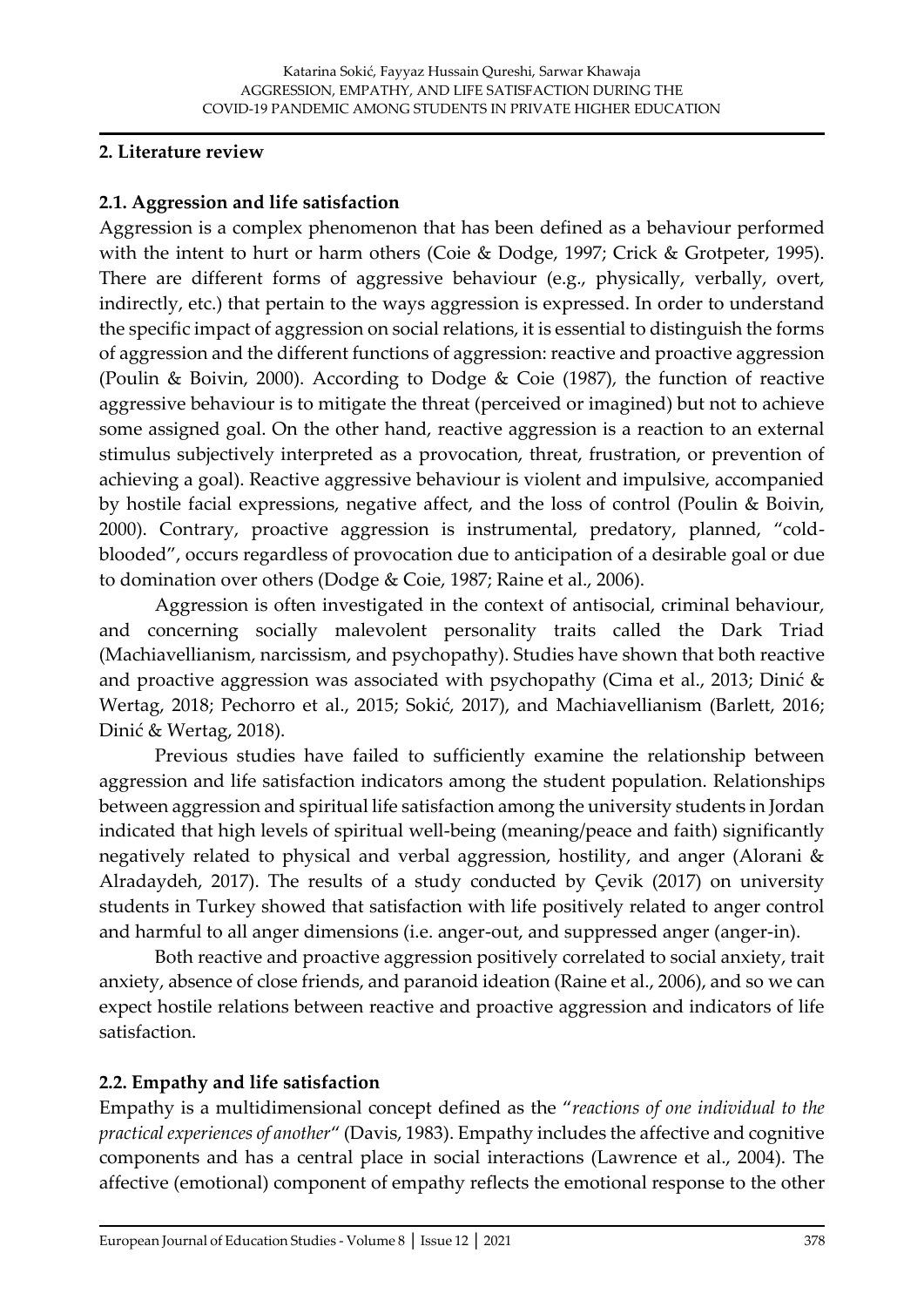person's mental state, while the cognitive component represents the cognitive assessment of the other person's perspective or mental state (Shamay-Tsoory et al., 2009). According to Davis (1983), empathy consists of four specific aspects: empathic concern and personal distress (an emotional component of empathy), and perspective-taking and fantasy (a cognitive component of empathy). Empathic concern represents feelings for others and should be related to sensitivity and emotionality. Personal distress represents a tendency to adopt the psychological point of view of others and should be associated with anxiety and low self-esteem. Perspective-taking help to anticipate the behaviour and understand the emotional states of others, and therefore should be positively related to better social functioning and rewarding interpersonal relationships. Fantasy reflects a tendency to identify with characters in fictional situations (movies, books) and help others; therefore, it may be associated with emotionality (Davis, 1980; Davis, 1983). Previous studies have shown a positive association between empathy and happiness among students; scores on perspective-taking and compassionate care were significantly positively related to happiness scores (Ozcakir et al., 2016). Empathy is also related to good communication skills and optimism (Hojat et al., 2015). Different quality of life domains were positively correlated with perspective taking and personal distress scores (Paro et al., 2014).

# **3. The study**

This study aims to extend the understanding of the relationships between aggression, empathy, and life satisfaction. The main goal of this study is to explore the contributions of empathy components above reactive and proactive aggression in predicting life satisfaction. Additionally, we will investigate the moderation (interacting) effect of proactive and reactive aggression on the relationship between empathy components and indicators of life satisfaction. Although there is a body of research linking aggression and life satisfaction as well as empathy and life satisfaction, to the best of our knowledge, there is no study that has explored both aggression and empathy in the prediction of life satisfaction among students. In previous studies that explored aggression's contributions in the prediction of life satisfaction, aggression emerged as the strong negative predictor of life satisfaction (Alorani & Alradaydeh, 2017; Çevik, 2017). However, these studies were not examined different functions of aggression.

Given that, in this study, we will examine the contributions of the different function aggression and affective and cognitive components of empathy in predicting life satisfaction indicators.

Since reactive aggression includes anger, hostility, frustration, impulsivity, antisociality, physical violence, low affiliation, poor relationships (Pechorro et al., 2015; Poulin & Boivin, 2000), and good social relations are necessary for happiness (Diener & Seligman, 2002), reactive aggression is expected to be negatively related to life satisfaction indicators.

Based on the theory that proactive aggression comprises dysregulated responsive emotional system and blunted affect (Raine et al., 2006), and empirical evidence showing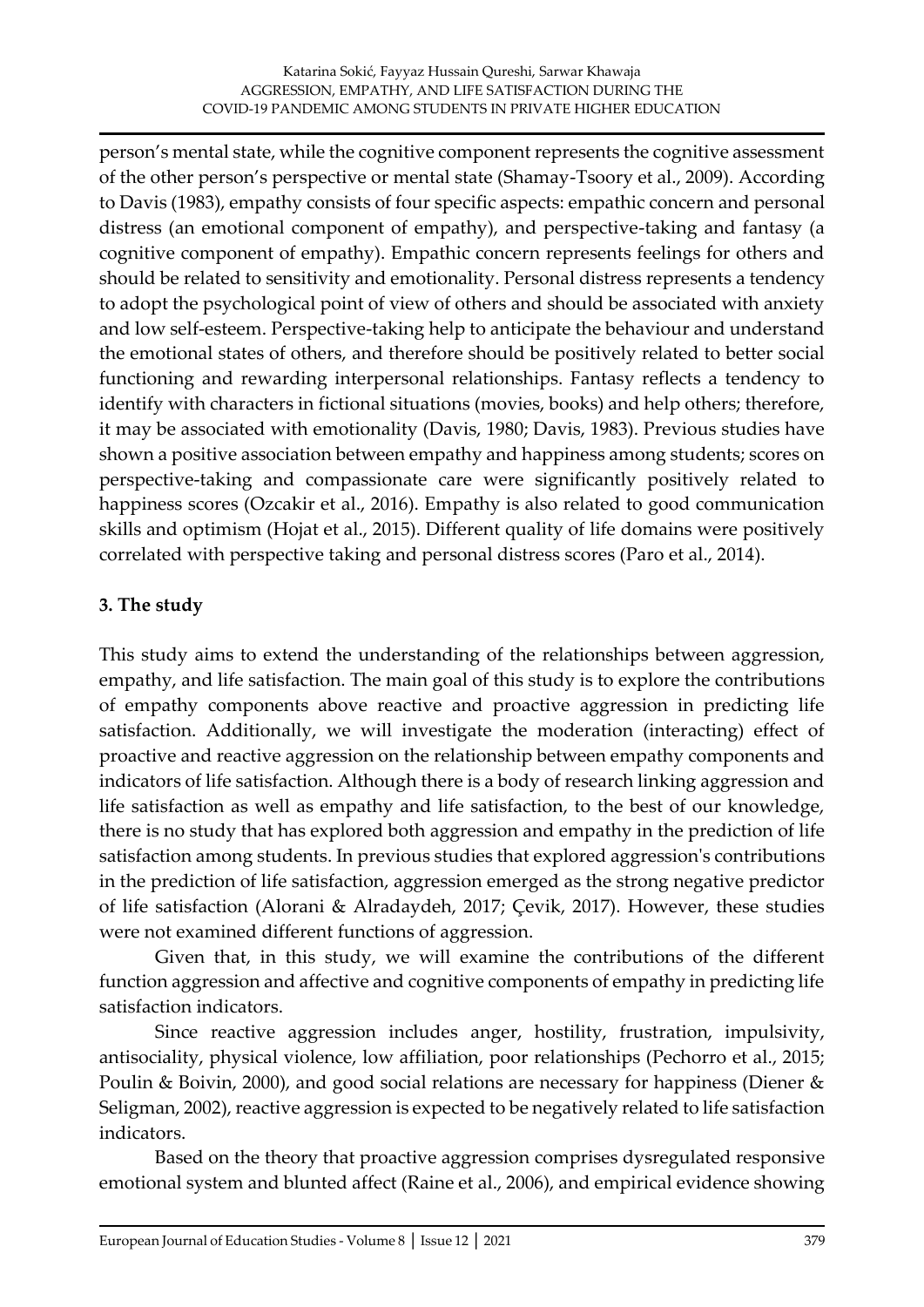that proactive aggression is related to psychopathy (Patrick, 2001), callous-unemotional traits (Frick et al, 2003), social adversity and parasitic lifestyle (Hare et al., 1999) proactive aggression is expected to be negatively related to life satisfaction indicators.

Out of the empathy components, we predict that empathic concern will have positive relations with an indicator of life satisfaction due to the theoretical assumption that empathic concern represents positive feelings for others, sensitivity, and emotionality (Davis, 1983). Since personal distress is theoretically linked to anxiety and low self-esteem, we predicted that scores on personal distress would be negatively associated with the indicators of life satisfaction (Davis, 1980; Davis, 1983).

Therefore, we expect that personal distress will remain a significant negative predictor of life satisfaction indicators. Since perspective-taking theoretically could help to understand the emotional states of others, better social functioning, and build good interpersonal relationships (Davis, 1983), we expect positive relations between perspective-taking and life satisfaction indicators.

# **4. Methods**

#### **4.1. Participants and procedure**

The sample consisted of 418 students in private higher education colleges located in Zagreb (Croatia) (232 male, 186 female), majoring in entrepreneurship economics (60%), tourism and hotel management (21%), and engineering (19%). The participants' age ranged from 18 to 34, with a mean age of 21 years (*SD* = 3.18). Data were collected online during the lockdown in the first half of 2021. Students participated voluntarily, and testing was anonymous. All participants provided informed consent and were then asked to complete the self-report questionnaires. In addition, they were provided with detailed information about the purpose and procedure of the study and received no course credit for participation. The study protocol was authorised by the Research Ethics Panel of the Oxford Business College.

#### **4.2. Instruments**

#### **4.2.1. Aggression**

Aggression was measured by the Reactive-Proactive Aggression Questionnaire (RPQ; Raine et al., 2006). The RPQ is a self-report measure that distinguishes reactive and proactive aggression and consists of 23 items: 11 items which measure reactive aggression (e.g., How often have you reacted angrily when provoked by others, How often have you gotten angry when frustrated), and 12 items which measure proactive aggression (e.g., How often have you had fights with others to show who was on top, How often have you used physical force to get others to do what you want). In addition, the participants were asked how often they had ever engaged in a specific aggressive behaviour by using a three-point scale (0 - never; 1 - sometimes, or 2 - often). Total aggression scores are the sum of scores in proactive and reactive aggression scale scores. Confirmatory factor analysis showed a two-factor structure of the RPQ. In the current study, responses for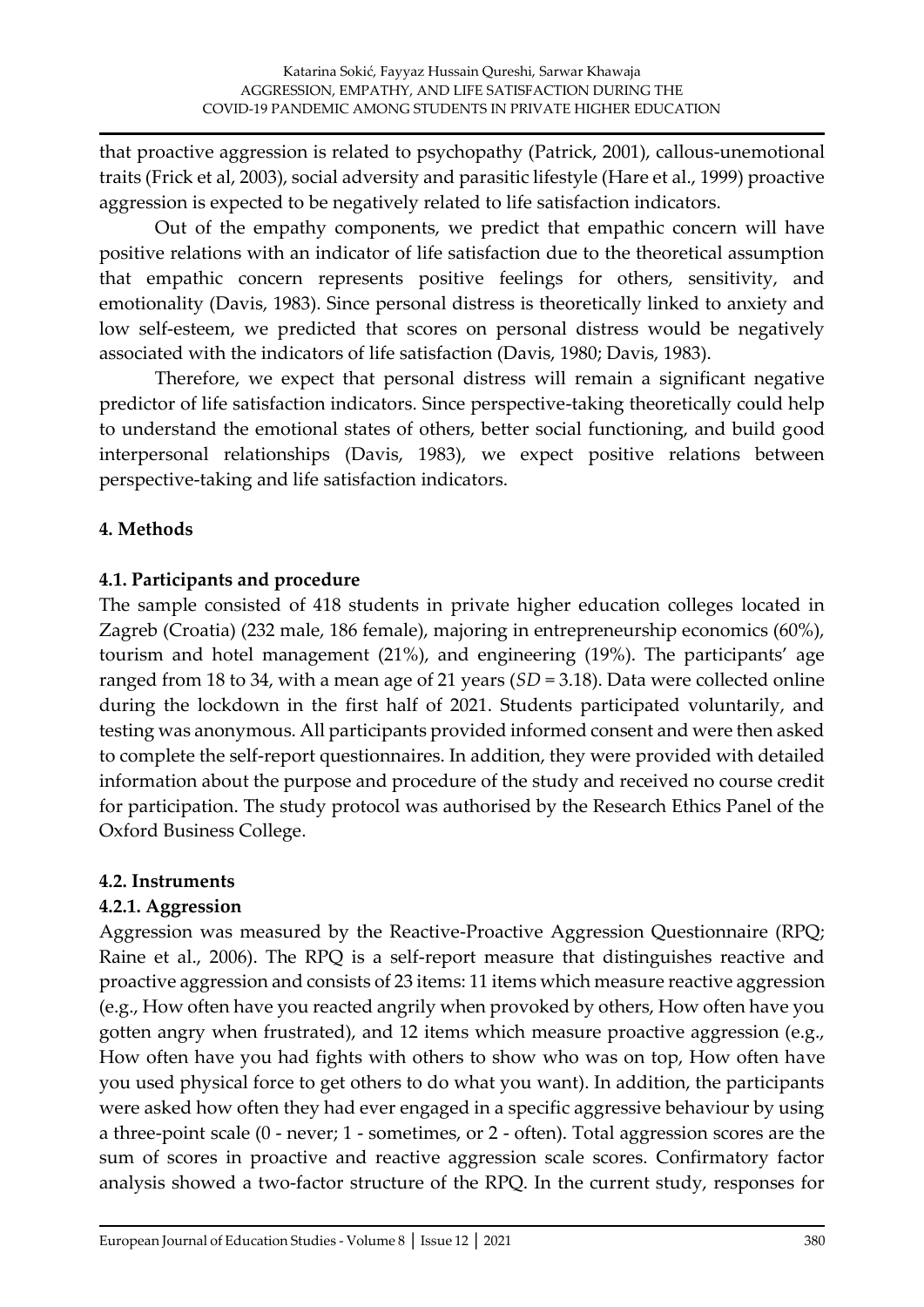these items ranged from 0 to 2 and demonstrated good internal reliability coefficients for the reactive aggression scale ( $\alpha$  = .81) and the proactive aggression scale ( $\alpha$  = .80).

# **4.2.2. Empathy**

Empathy was assessed by the 28-item Interpersonal Reactivity Index (IRI; Davis, 1983). The IRI is a 28-item self-report instrument consisting of four separate, seven-item subscales designed to measure affective and cognitive dimensions of empathy. Affective dimension includes empathic concern (e.g., *I often have tender, concerned feelings for people less fortunate than me*), and personal distress (e.g., *I sometimes feel helpless when I am in the middle of a very emotional situation*) subscales. Cognitive dimension includes fantasy (e.g., *When I watch a good movie, I can very easily put myself in the place of a leading character*), and perspective-taking (e.g., *I believe that there are two sides to every question and try to look at them both*) subscales. The items are scored on a six-point scale (from 1 = does not describe me to 6 = describes me very well). The IRI was translated and used in previous research in Croatia (Sokić, 2017; Sokić & Wertag, 2018). In the present study, Cronbach's alpha coefficients for the empathic concern, personal distress, fantasy, and perspectivetaking subscales were .71, .71, 72 and .74, respectively. The IRI has demonstrated validity and stability correlating with other empathy tests (Davis & Franzoi, 1991).

# **4.2.3. Life satisfaction**

Life satisfaction was measured by the reviewed version of Satisfaction with Life Scale (SWLS, Pavot & Diener, 1993), Single Item on Overall Life Satisfaction (OLS), and Single Item on Overall Happiness (OH). The single-item happiness scale was found to be reliable and valid (i.e. psychometrically adequate) (Abdel-Khalek, 2006).

The Satisfaction with Life Scale estimates the cognitive component of subjective well-being, using 5 items (e.g. "The conditions of my life are excellent",  $\mathcal{S}$  far I have gotten the important things I want in life") on a 7 point scale ranging from 1 (*strongly disagree*) to 7 (*strongly agree*). In this study, the SWLS showed adequate psychometric characteristics ( $\alpha$  = .82). In an effort to verify the factor structure of the SWLS, we performed a principal-axis factor analysis. The analysis resulted in a single factor solution. This factor accounted for 50.85 % of the variance of the scale.

A *Single Item on Overall Life Satisfaction* (OLS). This measure assesses overall life satisfaction by using the following question: "Taken all together, do you satisfied with your life?". Participants responded on a 0-10 scale with only the extreme values labelled 1 (*completely dissatisfied*) and 10 (*completely satisfied*).

A *Single Item on Overall Happiness* (OH). This measure assesses overall happiness by using the following question: "Do you feel happy in general?" Participants responded on a 0-10 scale with only the extreme values labelled 1 (*minimum*) and 10 (*maximum*).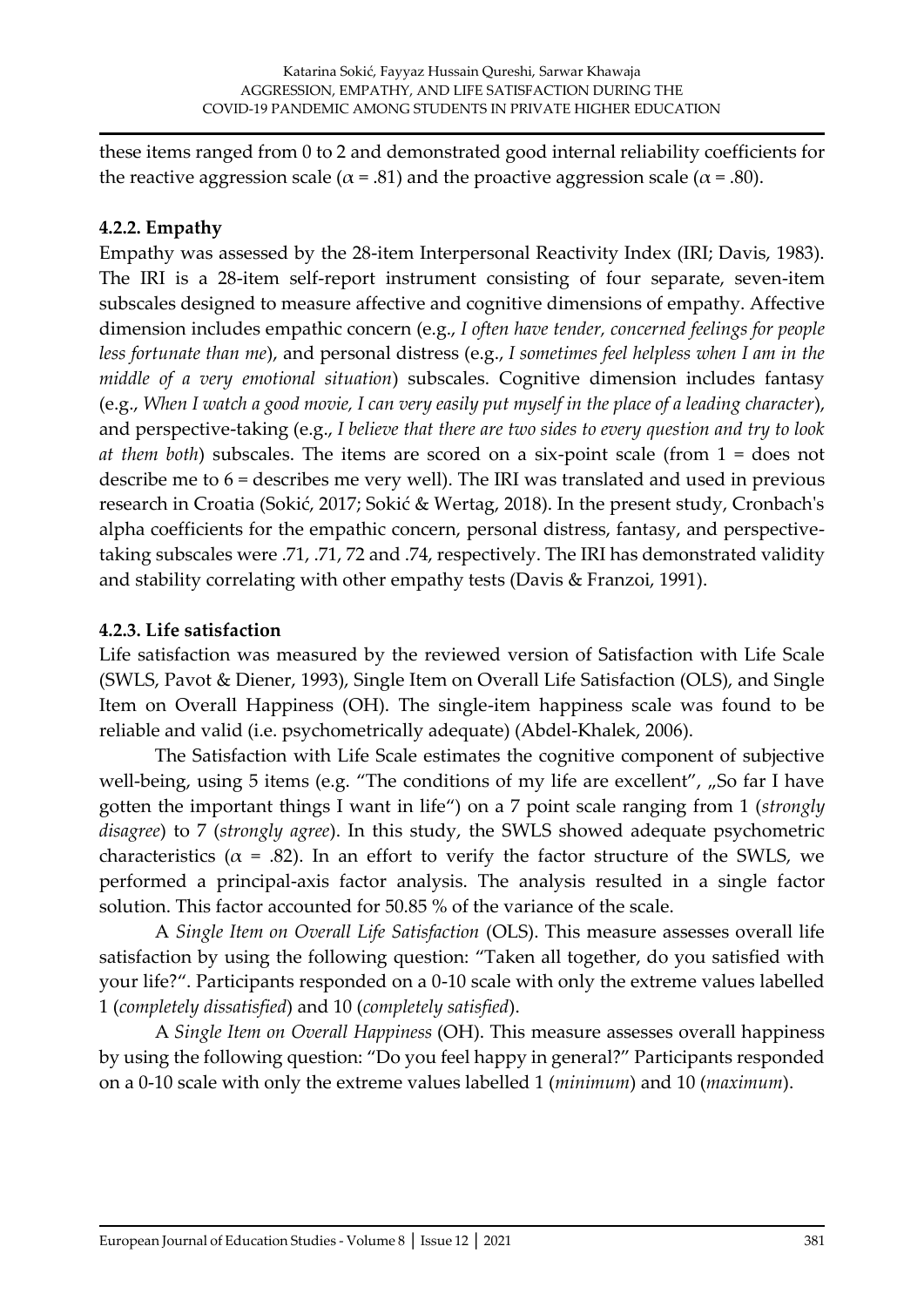#### **5. Data analysis**

Zero-order correlations (the Pearson's correlation coefficient) were calculated to determine the relationship between aggression, empathy, and subjective well-being components, zero-order correlations (the Pearson's correlation coefficient) were calculated. In order to assess the relationships of each aggression dimension and empathy dimensions with life satisfaction indicators while controlling for the overlap with other aggression and empathy dimensions, three regression analyses were computed. After controling gender and age in Step 1, reactive and proactive aggression were entered in Step 2. Empathic concern, personal distress, fantasy and perspective-taking were entered in Step 3.

To test for possible gender differences in relations between aggression and empathy as predictors and subjective well-being variables as criteria, a hierarchical linear regression model was performed with gender entered at Step 1, aggression and empathy variables (reactive aggression, proactive aggression, empathic concern, personal distress, fantasy, and perspective-taking) entered at Step 2, and six gender x aggression/empathy interactions entered at Step 3. There was no significant increase in *R*<sup>2</sup> (*R*2Δ) on the third step for life satisfaction (Δ*F* [6,404] = 0.55, *p* = .767), overall life satisfaction (Δ*F* [6,404] = 0.51, *p* = .803), and overall happiness (Δ*F* [6,404] = 0.33, *p* = .923). These results have shown that no gender x aggression/ empathy interaction was found. Given this, we reported findings for regression analyses for the whole sample (including male and female participants).

#### **6. Results**

#### **6.1. Descriptive statistics and the intercorrelations between all study variables**

Descriptive statistics, reliabilities, and bivariate correlations between the variables are displayed in Table 1. All scales and subscales demonstrated good internal consistency (Cronbach's alpha of .70 and above). Bivariate correlations showed that both functions of aggression were negatively related to perspective-taking and satisfaction with life. Reactive aggression was positively related to personal distress and fantasy. Also, reactive aggression was negatively related to overall life satisfaction and happiness, while proactive aggression was negatively related to empathic concern. Empathic concern was positively related to satisfaction with life, while personal distress was negatively related to satisfaction with life, overall life satisfaction, and overall happiness. On the bivariate level, perspective-taking was positively related to life satisfaction. Bivariate correlations of all variables with age were not statistically significant (ranging from 0.01 for personal distress to 0.07 for reactive aggression).

Since we found high correlations between predictor variables, we run multicollinearity diagnostics in each of the models by estimating variance inflation factors (VIF). The VIF value was 1.72 for reactive aggression, 1.74 for proactive aggression, 1.52 for empathic concern, 1.31 for personal distress, 1.19 for fantasy, and 1.33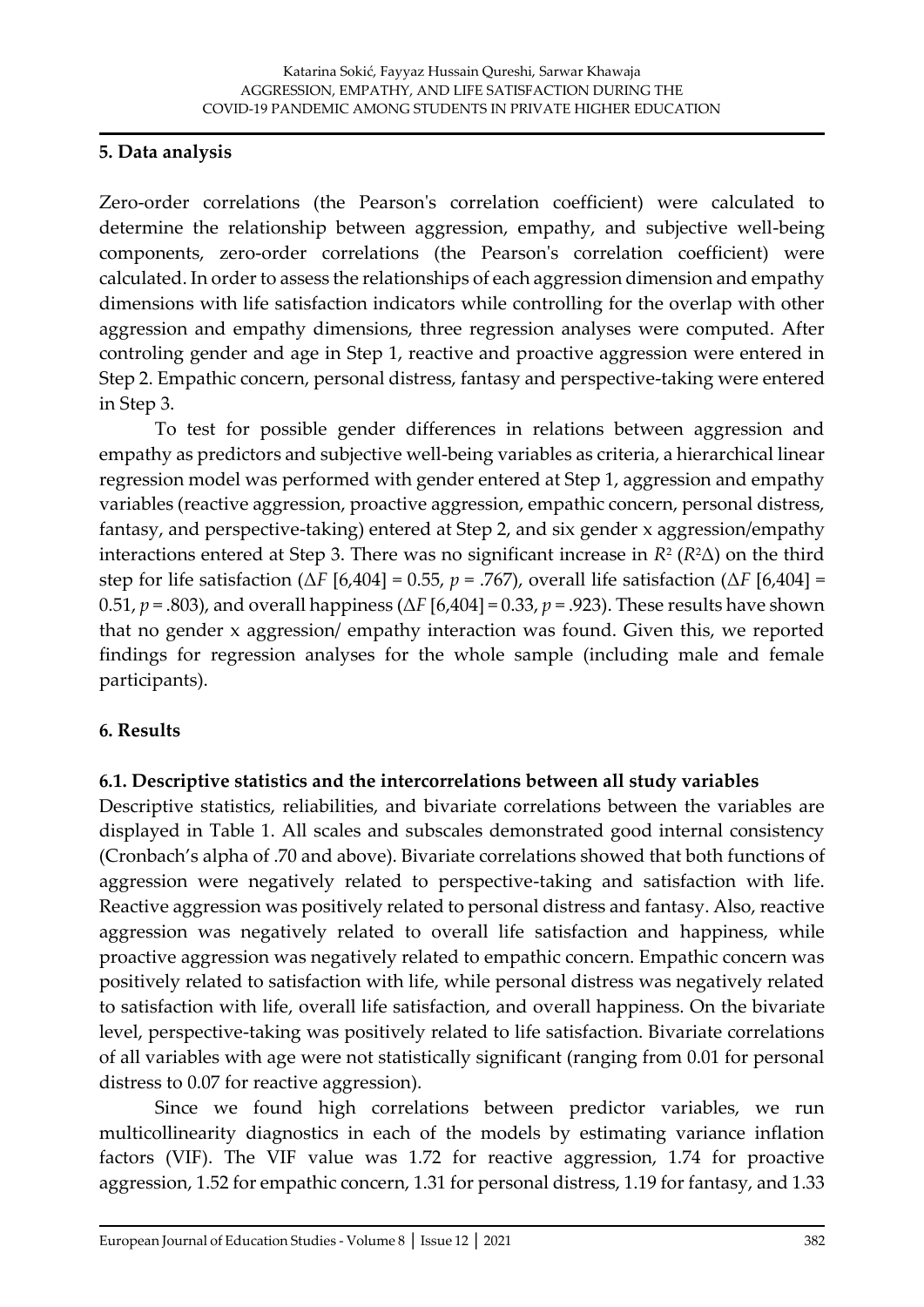for perspective-taking. These results indicated that multicollinearity was not a problem in the present study because of VIF < 10 for all predictors (Vittinghoff et al., 2012).

| <b>Variables</b>             | 1.       | 2.     | 3. EC  | 4. PD   | 5.F    | 6. PT | 7.    | 8.   | 9.   |
|------------------------------|----------|--------|--------|---------|--------|-------|-------|------|------|
| 1. Reactive aggression       | (.81)    |        |        |         |        |       |       |      |      |
| 2. Proactive aggression      | .58      | .80)   |        |         |        |       |       |      |      |
| 3. Empathic concern          | .02      | $-.18$ | 72)    |         |        |       |       |      |      |
| 4. Personal distress         | $.22\,$  | .06    | .40    | (71)    |        |       |       |      |      |
| 5. Fantasy                   | $.11*$   | $-.08$ | .32    | $.17**$ | 72)    |       |       |      |      |
| 6. Perspective-taking        | $-.25$   | $-.31$ | .36    | $-.02$  | .25    | 74)   |       |      |      |
| 7. Satisfaction with life    | $-.20$   | $-.20$ | $.12*$ | $-.23$  | .06    | .18   | (.82) |      |      |
| 8. Overall life satisfaction | $-.10*$  | $-.06$ | $-.07$ | $-.18$  | $-.09$ | .01   | .52   | n.a. |      |
| 9. Overall happiness         | $-.15**$ | $-.04$ | $-.05$ | $-17**$ | $-.07$ | .03   | .55   | .75  | n.a. |
| Mean                         | 11.06    | 3.35   | 24.51  | 18.84   | 24.17  | 24.29 | 45.13 | 7.99 | 8.02 |
| SD <sub>1</sub>              | 4.04     | 3.41   | 5.14   | 5.02    | 5.41   | 4.51  | 6.39  | 1.50 | 1.52 |

**Table 1:** Descriptive statistics, internal reliability, and correlations for study variables ( $N = 418$ )

**Note:** Cronbach alpha (i.e. internal reliability coefficients; α) appear in parentheses along the main diagonal. Maximal range of response for reactive and proactive aggression scales: 0-23, empathic concern, personal distress, fantasy, and perspective-taking subscales: 1 -5, satisfaction with life scale: 1 -7, and for overall life satisfaction and overall happiness: 0–10 n.a. = not applicable

Bolded values are significant at  $p < .001$ , \*\*  $p < .01$ , \*  $p < .05$  (two-tailed tests)

### **6.2. Hierarchical linear regression analyses**

In order to test the predictive power of reactive and proactive dimensions of aggression and four empathy components (empathic concern, personal distress, fantasy, and perspective-taking) in explaining subjective well-being components (i.e. satisfaction with life, overall life satisfaction, and overall happiness, three hierarchical regression analyses were conducted. Gender and age were entered as control variables in the first step, aggression dimensions were entered in the second step, and the four empathy components were entered in the third step. Results of hierarchical regression analyses (see Table 2) showed that predictors together explained 14% of the variance in satisfaction with life ( $\Delta F$  [6,409] = 10.71,  $p < .001$ ), 5% of the variance in overall life satisfaction ( $\Delta F$ [6,409] = 3.59, *p* < .01), and 5% of the variance in overall happiness (Δ*F* [6,409] = 3.58, *p* < .01).

In the second step, the results showed that reactive aggression was a significant negative predictor of satisfaction with life and overall happiness, while proactive aggression had no significant contribution in the prediction of any components of subjective well-being. (Table 2). Percentage-wise, both dimensions of aggression together accounted for 5% of the variance in satisfaction with life, and 3% of the variance in overall happiness. In the third step, empathy components together accounted for an increase of 9% of the variance in satisfaction with life, 4% of the variance in overall life satisfaction, and 2% of the variance in overall happiness. In the third step, reactive aggression became a non-significant predictor of satisfaction with life. Also, reactive aggression remained a significant negative predictor of overall happiness. In both steps, proactive aggression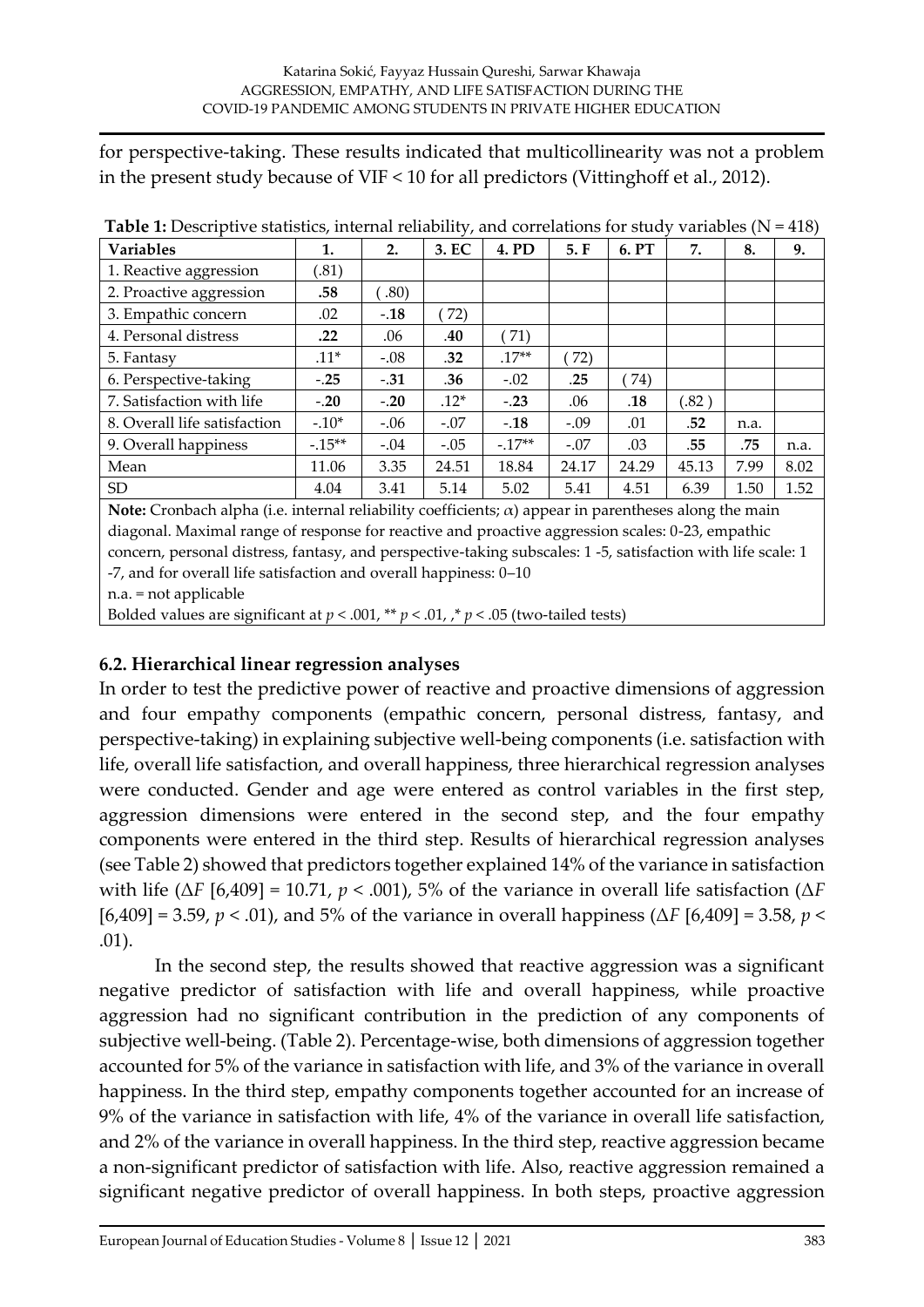had no significant contribution in the prediction of any components of subjective wellbeing. In the third step, the results showed that empathic concern uniquely positively predicted satisfaction with life, while personal distress negatively predicted all components of subjective well-being. The other two components of empathy (fantasy and perspective-taking) showed no significant contribution to predicting subjective wellbeing components.

|                                                                                                                                                                                                                                                                                                                                                         | Satisfaction with life | Overall life satisfaction | $\alpha$ , $\alpha$ , $\alpha$ , $\alpha$ , $\alpha$ , $\alpha$ , $\alpha$ , $\alpha$ , $\alpha$ , $\alpha$ , $\alpha$ , $\alpha$ , $\alpha$ , $\alpha$ , $\alpha$ , $\alpha$ , $\alpha$<br>Overall happiness |  |  |  |  |
|---------------------------------------------------------------------------------------------------------------------------------------------------------------------------------------------------------------------------------------------------------------------------------------------------------------------------------------------------------|------------------------|---------------------------|---------------------------------------------------------------------------------------------------------------------------------------------------------------------------------------------------------------|--|--|--|--|
|                                                                                                                                                                                                                                                                                                                                                         | β                      | β                         | β                                                                                                                                                                                                             |  |  |  |  |
| Step 1                                                                                                                                                                                                                                                                                                                                                  |                        |                           |                                                                                                                                                                                                               |  |  |  |  |
| Gender                                                                                                                                                                                                                                                                                                                                                  | .08                    | .05                       | .04                                                                                                                                                                                                           |  |  |  |  |
| Age                                                                                                                                                                                                                                                                                                                                                     | .03                    | $-.03$                    | $-.01$                                                                                                                                                                                                        |  |  |  |  |
| $R^2$                                                                                                                                                                                                                                                                                                                                                   | .01                    | .00                       | .00                                                                                                                                                                                                           |  |  |  |  |
| Step 2                                                                                                                                                                                                                                                                                                                                                  |                        |                           |                                                                                                                                                                                                               |  |  |  |  |
| Gender                                                                                                                                                                                                                                                                                                                                                  | .06                    | .06                       | .07                                                                                                                                                                                                           |  |  |  |  |
| Age                                                                                                                                                                                                                                                                                                                                                     | .01                    | $-.04$                    | $-.02$                                                                                                                                                                                                        |  |  |  |  |
| Reactive aggression                                                                                                                                                                                                                                                                                                                                     | $-.13*$                | $-.11$                    | $-.20**$                                                                                                                                                                                                      |  |  |  |  |
| Proactive aggression                                                                                                                                                                                                                                                                                                                                    | $-.12$                 | .01                       | .09                                                                                                                                                                                                           |  |  |  |  |
| $\Delta R^2$                                                                                                                                                                                                                                                                                                                                            | $.05***$               | .01                       | $.03**$                                                                                                                                                                                                       |  |  |  |  |
| Step 3                                                                                                                                                                                                                                                                                                                                                  |                        |                           |                                                                                                                                                                                                               |  |  |  |  |
| Gender                                                                                                                                                                                                                                                                                                                                                  | .08                    | $.11*$                    | $.10*$                                                                                                                                                                                                        |  |  |  |  |
| Age                                                                                                                                                                                                                                                                                                                                                     | .01                    | $-.04$                    | $-.03$                                                                                                                                                                                                        |  |  |  |  |
| Reactive aggression                                                                                                                                                                                                                                                                                                                                     | $-.09$                 | $-.06$                    | $-.16*$                                                                                                                                                                                                       |  |  |  |  |
| Proactive aggression                                                                                                                                                                                                                                                                                                                                    | $-.07$                 | $-.01$                    | .08                                                                                                                                                                                                           |  |  |  |  |
| Empathic concern                                                                                                                                                                                                                                                                                                                                        | $.18**$                | .00                       | .01                                                                                                                                                                                                           |  |  |  |  |
| Personal distress                                                                                                                                                                                                                                                                                                                                       | $-.31***$              | $-.19**$                  | $-.16*$                                                                                                                                                                                                       |  |  |  |  |
| Fantasy                                                                                                                                                                                                                                                                                                                                                 | .04                    | $-.07$                    | $-.04$                                                                                                                                                                                                        |  |  |  |  |
| Perspective-taking                                                                                                                                                                                                                                                                                                                                      | .05                    | $-.01$                    | .00                                                                                                                                                                                                           |  |  |  |  |
| $\Delta R^2$                                                                                                                                                                                                                                                                                                                                            | $.09***$               | $.04**$                   | $.02*$                                                                                                                                                                                                        |  |  |  |  |
| Total $R^2$                                                                                                                                                                                                                                                                                                                                             | $.14***$               | $.05**$                   | $.05*$                                                                                                                                                                                                        |  |  |  |  |
| Note: $\beta$ = standardized regression coefficients values, $R$ = multiple multiple regression coefficients, $R^2$ =<br>a contract and contract and the second contract of the second contract of the second second and a second and second and a second and a second and a second and a second and a second and a second and a second and a second an |                        |                           |                                                                                                                                                                                                               |  |  |  |  |

**Table 2:** Hierarchical linear regression analysis: prediction of satisfaction with life, overall life satisfaction and overall happiness based on aggression and empathy  $(N = 418)$ 

coefficient of determination,  $\Delta R^2$  = the change in  $R^2$  relative to the previous step in the regression \**p* < .05, \*\**p* < .01, \*\*\**p* < .001.

# **6.3. Proactive aggression as a moderator of the relations between empathy and life satisfaction**

In order to investigate the moderation effect of aggression on the relationship between the empathy and subjective well-being components, a hierarchical linear regression model was performed with subjective well-being components as the criteria. Aggression dimensions and empathy components were entered as predictors in Step 1, and the eight interactions (reactive aggression x empathic concern, reactive aggression x personal distress, reactive aggression x fantasy, reactive aggression x perspective-taking, proactive aggression x empathic concern, proactive aggression x personal distress, proactive aggression x fantasy, proactive aggression x perspective-taking) were entered in Step 2.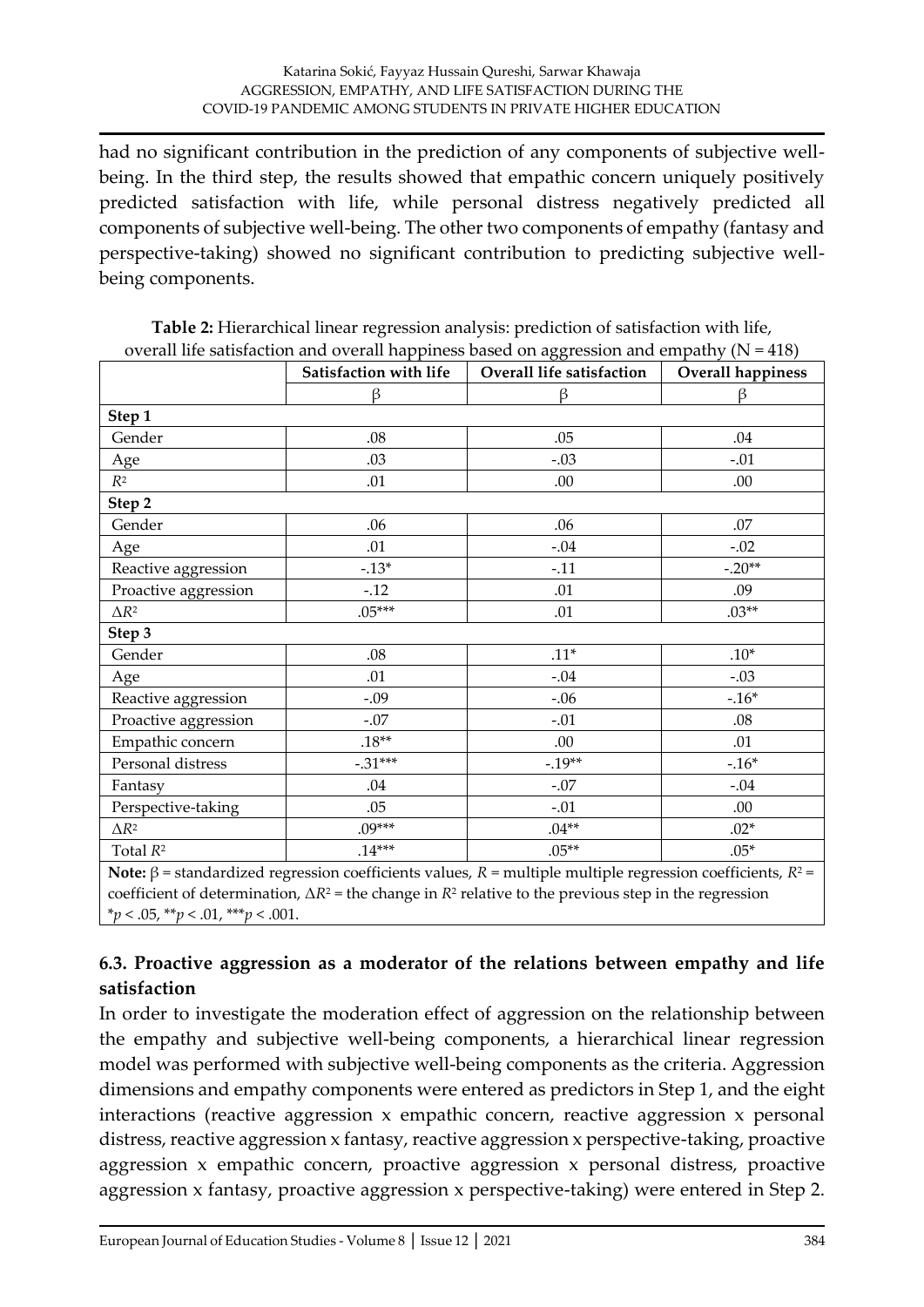In all models, gender and age were entered as predictors in Step 1 as control variables. A significant increase in  $\mathbb{R}^2$  in the second step would indicate a moderator role of aggression on the relationship of empathy and subjective well-being components. Several moderation effects have emerged. Proactive aggression was a moderator for the relationship between empatic concern and overall life satisfaction, and empatic concern and overall happiness.

With increasing scores on proactive aggression, relations between empathy concern and overall life satisfaction (β = -.17,  $p = .04$ ) (Figure 1), and empathic concern and overall happiness ( $\beta$  = -.20,  $p$  = .02) (Figure 2) became less positive.



**Figure 1:** Moderation effect of proactive aggression on the relationship between the empatic concern and overall life satisfaction



**Figure 2:** Moderation effect of proactive aggression on the relationship between the empatic concern and overall happiness

As we can seen on the Figure 3, with high scores on proactive aggression relationship between personall distress and overall happiness became more positive ( $β =$  $.16, p = .03$ ).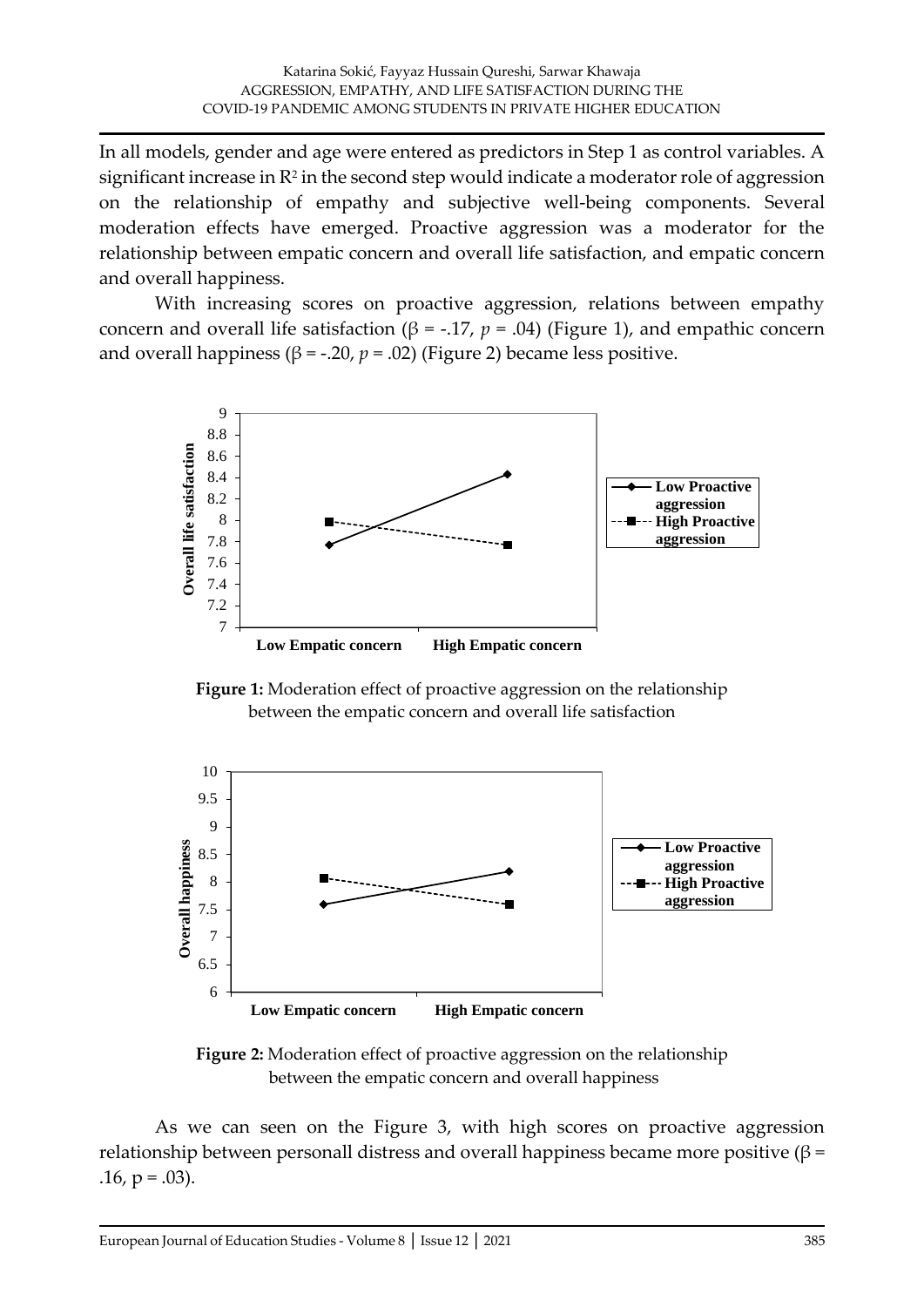

**Figure 3:** Moderation effect of proactive aggression on the relationship between the personall distress and overall happiness



**Figure 4:** Moderation effect of proactive aggression on the relationship between reactive aggression concern and satisfaction with life

The proactive aggression x reactive aggresion interaction was significant for satisfaction with life (β = .17,  $p$  = .004), with significant increase of  $R^2$  in the second step  $(\Delta R^2 = .02, p < .01)$  (see Figure 4). This interactions indicate that the effect of reactive aggression on satisfaction with life is enervate in high proactive aggression condition.

#### **7. Discussion**

The present study examined the relationships between reactive and proactive aggression, emotional and cognitive components of empathy and indicators of life satisfaction. Also, this study has explored the role of empathy above aggression in the prediction of life satisfaction and the interacting effect of proactive and reactive aggression on the relationship between empathy components and indicators of life satisfaction. Reactive aggression showed a negative effect on satisfaction with life and overall happiness, which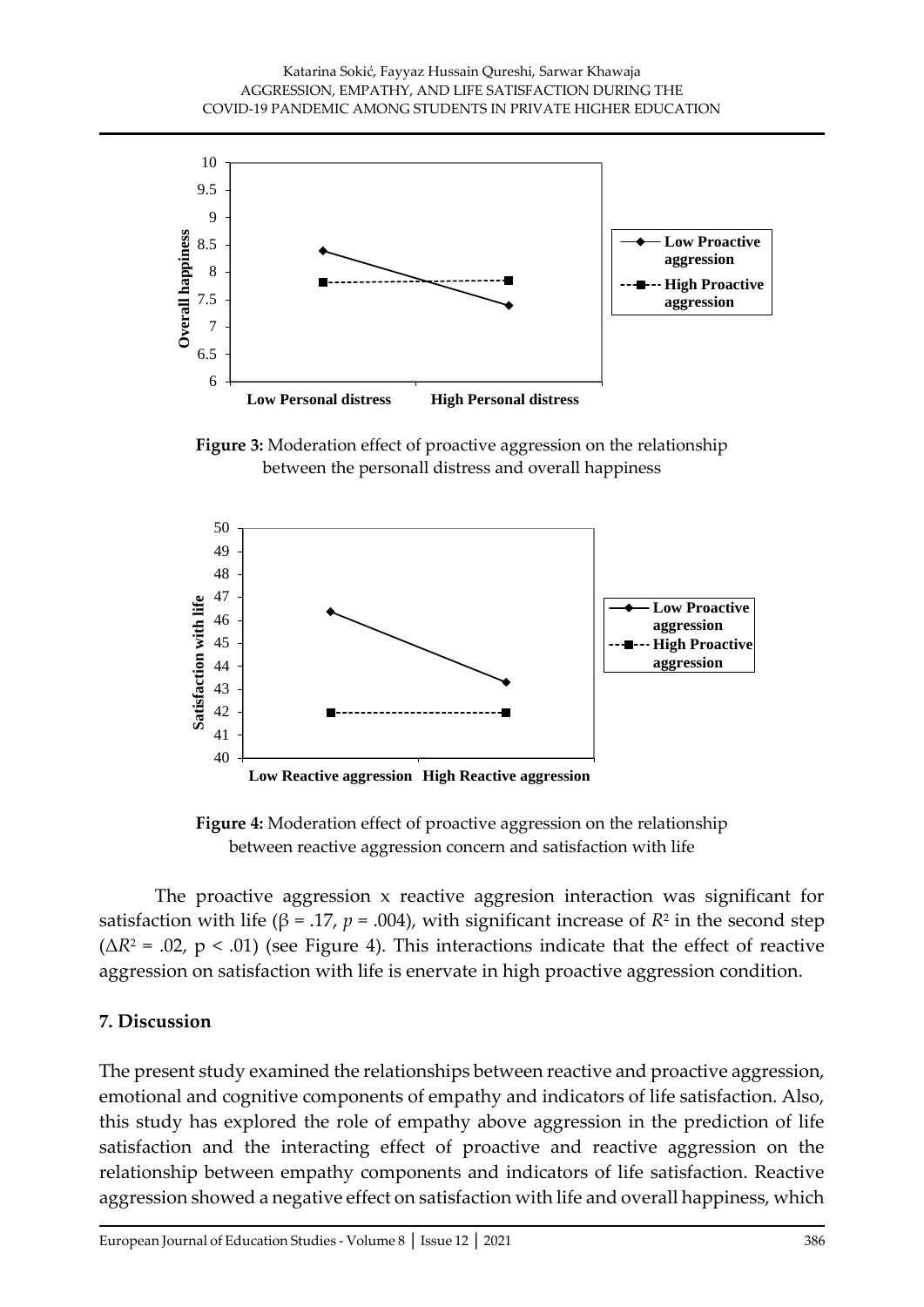is in line with our prediction and findings that reactive aggression is related to harmful outcomes, sociocognitive deficits, lack of social skills, and disturbed interpersonal relationships (Pechorro et al., 2015; Poulin & Boivin, 2000). In line with prediction, the result showed a negative relationship between proactive aggression and satisfaction with life on the bivariate level. However, this relationship dropped to nonsignificance in regression analyses, thereby suggesting that the zero-order correlation between proactive aggression and satisfaction with life was attributable to the overlap of reactive and proactive aggression. The absence of the expected negative association of proactive aggression with life satisfaction indicators may be due to proactive aggression being mainly oriented to materialistic goals, and measured of life satisfaction used in the present study includes primarily emotional responses on different aspects of life conditions (Pavot & Diner, 1993; Pavot & Diner, 2008). Besides, proactive aggression is associated with hedonistic values, which include the pursuit of a high standard of living and social power, often in the context of exploiting others (Sokić, 2020).

Among the empathy dimensions, personal distress showed a negative effect on all three indicators of life satisfaction. These results are consistent with our hypothesis based on the conception of personal distress as involving anxiety and low self-esteem (Davis, 1980; Davis, 1983). Expected positive association of empathy concern and satisfaction with life confirmed the theoretical assumption that empathic concern represents positive feelings of warmth and sympathy for others, sensitivity, and emotionality (Davis, 1983). It should be emphasised that empathy concern uniquely positively predicted satisfaction with life, which indicates the adaptive potential of this dimension of emotional empathy. In line with our hypothesis, perspective-taking was positively related to satisfaction in life on a bivariate level. This relationship has become nonsignificance in regression analyses which suggests that the bivariate correlation between perspective-taking and satisfaction with life results from overlapping between different empathy dimensions. Namely, it should be noted that a significant positive correlation between perspectivetaking and empathic concern was found.

Empathy dimensions added incremental variance in explaining all indicators of life satisfaction after controlling for aggression. These results indicate that empathy outperforms aggression in predicting life satisfaction.

Furthermore, the results revealed a moderation effect of proactive aggression on the relations between empathy concern and overall life satisfaction as well as overall happiness. It has been shown that relations between empathy concern and overall life satisfaction and empathic concern and overall happiness became less positive on high scores on proactive aggression. Contrary to that, with high scores on proactive aggression relationship between personal distress and overall happiness became more positive. These results indicate that proactive aggression negatively affected relationships between empathic concern and indicators of life satisfaction, while the impact of proactive aggression on the relationship between personal distress and overall happiness was positive.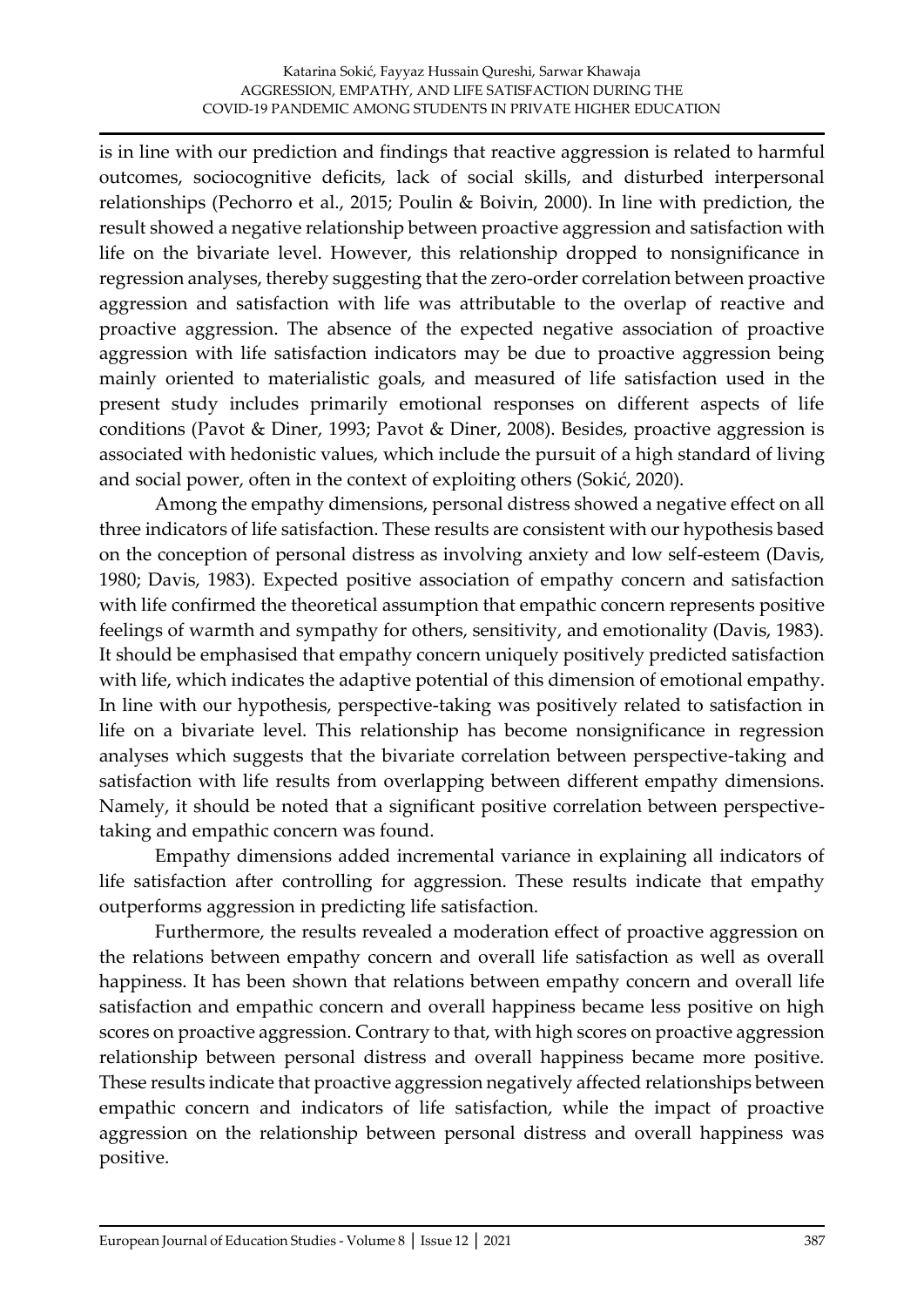#### **8. Conclusion**

Taken together, the results of this study indicate that there is a significant impact of aggression and empathy on life satisfaction. Reactive aggression is a strong risk factor for satisfaction with life and overall happiness. Empathic concern has adaptive potential and represents a protective factor for efficiently using emotions, while personal distress has shown maladaptive potential for personal well-being. These results could be useful for designing separate prevention and intervention programs to help students regulate and use emotions in an adaptive, useful way.

# **8.1 Limitations and future directions**

The findings of this study should be considered bearing some limitations in mind. Firstly, participants were recruited online, and the study sample consisted of a fairly homogeneous private higher education students. This way of conducting research greatly reduces the possibility of sample control so that, in fact, we do not know whether the data on sociodemographic characteristics are true. Although such a sample may be appropriate for investigating continuous relations between aggression, empathy and life satisfaction, additional studies with other samples are needed. it would be useful to repeat this research at a similar age of the forensic or prison population and on a sample from the general population.

Therefore, although our findings provide preliminary support, they cannot be generalized to the other populations. The present study employed short self-report measures of the aggression, empathy and satisfaction with life, which could have affected socially desirable responsiveness in an effort to present themselves in a favourable light. To clarify the nature of different functions of aggression and their links to empathy, it is necessary to use other measures of these psychological constructs, primarily behavioural measures. In addition, the study was conducted during social isolation caused by the COVID-19 pandemic, which has drastically affected lifestyles. These circumstances could have contributed to increased frustration and stress levels in participants, and thus to increased scores on reactive aggression and personal distress. Therefore, it is proposed that public health institutions in cooperation with higher education institutions, ensure the provision of quality and timely psychological services in order to avoid the consequences of long-term social isolation.

#### **Funding Statement**

This research did not receive any specific grant from funding agencies in the public, commercial, or not-for-profit sectors.

#### **Conflict of Interest Statement**

The authors declare no conflicts of interests.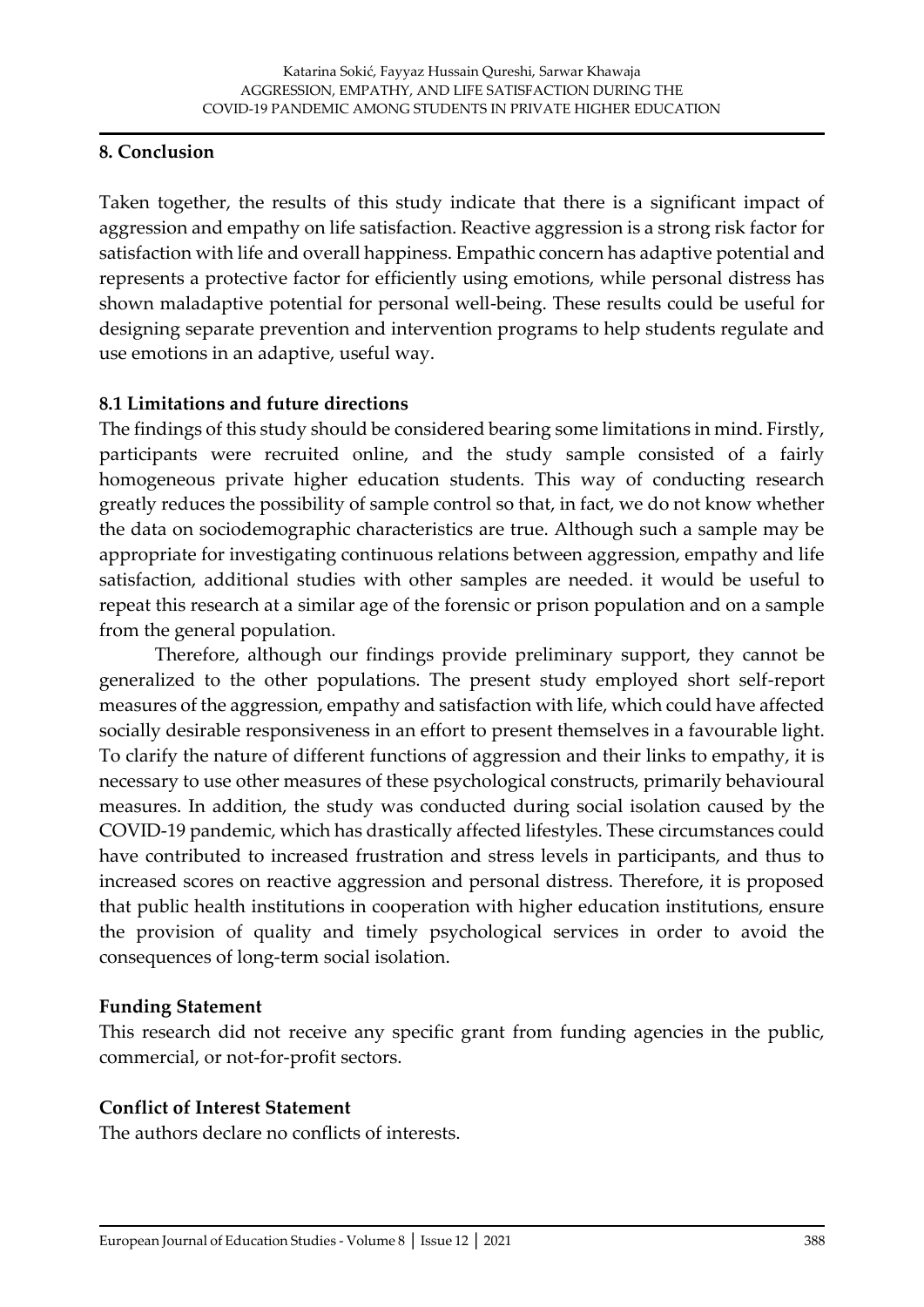#### **About the Authors**

**Dr. Katarina Sokić,** PhD in Psychology, MSc in Civil Law, Research Associate, Oxford Business College, 65 George Street, Oxford, United Kingdom.

**Dr. Fayyaz Hussain Qureshi,** BA, (Economics and Journalism); BSc (Botany, Zoology and Chemistry); MA (English Literature); MBA (Marketing); MBA (Finance); MSc (Internet Technologies); Doctorate in Marketing; PGD (Organisations Knowledge); Director of Research and Quality Assurance; Oxford Business College, 65 George Street, Oxford, United Kingdom.

**Sarwar Khawaja,** MBA, LLM, Chairman Business Development, Oxford Business College, 65 George Street, Oxford, United Kingdom.

#### **References**

- Abdel-Khalek, A. M. (2006). Measuring happiness with a single-item scale. *Social behaviour and personality*, *34*(2), 139-150.<https://doi.org/10.2224/sbp.2006.34.2.139>
- Alorani, O. I., & Alradaydeh, M. F. (2017). Depression, Aggression and Spiritual Well-Being Among The University Students In Jordan. *European Scientific Journal, 13*(2), 269-280.<http://dx.doi.org/10.19044/esj.2016.v13n2p269>
- Barlett, C. P. (2016). Exploring the correlations between emerging adulthood, Dark Triad traits, and aggressive behavior. *Personality and Individual Differences*, *101*, 293–298. <http://dx.doi.org/10.1016/j.paid.2016.05.061>
- Çevik, G. B. (2017). Examining University Students' Anger and Satisfaction with Life. *Journal of Education and Practice, 8*(7), 187-195. ISSN 2222-288X (Online)
- Cima, M., Raine, A., Meesters, C. i Popma, A. (2013). Validation of the Dutch Reactive Proactive Questionnaire (RPQ): Differential correlates of reactive and proactive aggression from childhood to adulthood. Aggressive Behavior, 39, 99-113. <https://doi.org/10.1002/ab.21458>
- Coie, J. D., & Dodge, K. A. (1997). *Aggression and antisocial behavior*. U: P. Mussen, W. Damon i N. Eisenberg (Ur.), Handbook of Child Psychology (5th ed.): Vol. 3. Social, emotional and personality development (str. 779–862). New York: Wiley.
- Crick, N. R., & Grotpeter, J. K. (1995). Relational Aggression, Gender, and Social-Psychological Adjustment. *Child Development*, *66*, 710-722. <http://dx.doi.org/10.2307/1131945>
- Davis, M. H. (1980). A multidimensional approach to individual differences in empathy. *JSAS Catalog of Selected Documents in Psychology*, *10*, 85.
- Davis, M. H. (1983). Measuring individual differences in empathy: Evidence for a multidimensional approach. *Journal of Personality and Social Psychology*, *44*(1), 113- 126. [https://doi.org/10.1037//0022-3514.44.1.113](https://doi.org/10.1037/0022-3514.44.1.113)
- Davis, M. H., & Franzoi, S. L. (1991). Stability and change in adolescent self-consciousness and empathy. *Journal of Research in Personality*, *25*, 70-87. [https://doi.org/10.1016/0092-6566\(91\)90006-C](https://doi.org/10.1016/0092-6566(91)90006-C)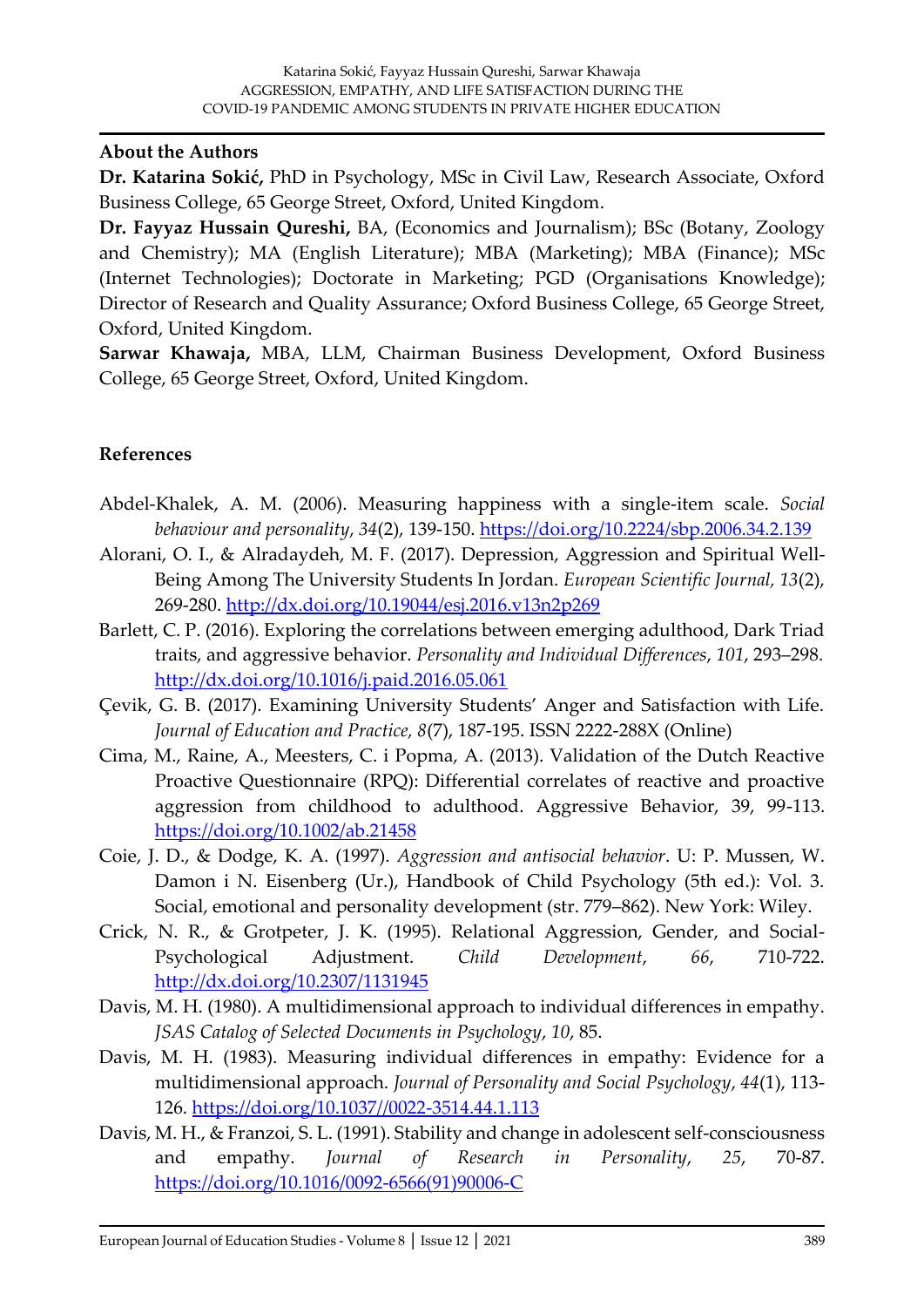- Diener, E, & Seligman, M. E. P. (2002). Very Happy People. *Psychological Science*, *13*, 81- 84. <https://doi.org/10.1111/1467-9280.00415>
- Dinić, B. M., & Wertag, A. (2018). Effects of Dark Triad and HEXACO traits on reactive/proactive aggression: Exploring the gender differences. *Personality and Individual Differences*, *123*, 44–49.<https://doi.org/10.1016/j.paid.2017.11.003>
- Dollard, J., & Ford, C. (1939). *Frustration and aggression*. New Haven: Yale University Press.
- Duong, C. D. (2021). The impact of fear and anxiety of Covid-19 on life satisfaction Psychological distress and sleep disturbance as mediators. *Personality and Individual Differences,* 178, 110869,<https://doi.org/10.1016/j.paid.2021.110869>
- Evans, S., Alkan, E., Bhangoo, J. K., Tenenbaum, H., & Ng-Knight, T. (2021). Effects of the COVID-19 lockdown on mental health, wellbeing, sleep, and alcohol use in a UK student sample. *Psychiatry Research*, 298:113819, PMID: 33640864, <https://doi.org/10.1016/j.psychres.2021.113819>
- Frick, P. J., Cornell, A. H., Barry, C. T., Bodin, S. D., & Dane, H. E. (2003). Callousunemotional traits and conduct problems in the prediction of conduct problem severity, aggression, and self-report of delinquency. Journal of Abnormal Child Psychology, *31* (4), 457–470. <https://doi.org/10.1023/a:1023899703866>
- Hare, R. D., Cooke D. J., & Hart, S. D.. 1999. *Psychopathy and sadistic personality disorder*. In: Millon T, Blaney PH (eds). Oxford Textbook of Psychopathology. Vol. 4. London: Oxford University Press. pp 555–584
- Hojat, M., Vergare, M., Isenberg, G., Cohen, M., & Spandorfer J. (2015). Underlying construct of empathy, optimism, and burnout in medical students. *International Journal of Medical Education*, *6*, 12-16, PMID: 25633650, <https://doi.org/10.5116/ijme.54c3.60cd>
- Hu, Y., Ye, B., & Im, H. (2021). Hope and post-stress growth during COVID-19 pandemic: The mediating role of perceived stress and the moderating role of empathy. *Personality and Individual Differences*, 178, 110831. <https://doi.org/10.1016/j.paid.2021.110831>
- Lawrence, E. J., Shaw, P., Baker, D., Baron-Cohen, S., & David, A. S. (2004). Measuring empathy: reliability and validity of the Empathy Quotient. *Psychological Medicine*, *34*, 911-924.<https://doi.org/10.1017/S0033291703001624>
- O'Connor, R. C., Wetherall, K., Cleare, S., McClelland, H., Melson, A. J., Niedzwiedz, C. L. Robb, K. A., … (2020). Mental health and well-being during the COVID-19 pandemic: Longitudinal analyses of adults in the UK COVID-19 Mental Health & Wellbeing study. *The British Journal of Psychiatry*, *218*(6), 326–333. <https://doi.org/doi:10.1192/bjp.2020.212>
- Ozcakir, A., Ediz, B., & Bilgel, N. (2016). The relationship between subjective well-being and empathy among Turkish medical students. *MedEdPublish,* 1-25, <http://dx.doi.org/10.15694/mep.2016.000059>
- Paro, H. B. M. S., Silveira, P. S. P., Perotta, B., Gannam, S., Enns, S. C., Giaxa, R. R. B., et al. (2014). Empathy among medical students: is there a relation with quality of life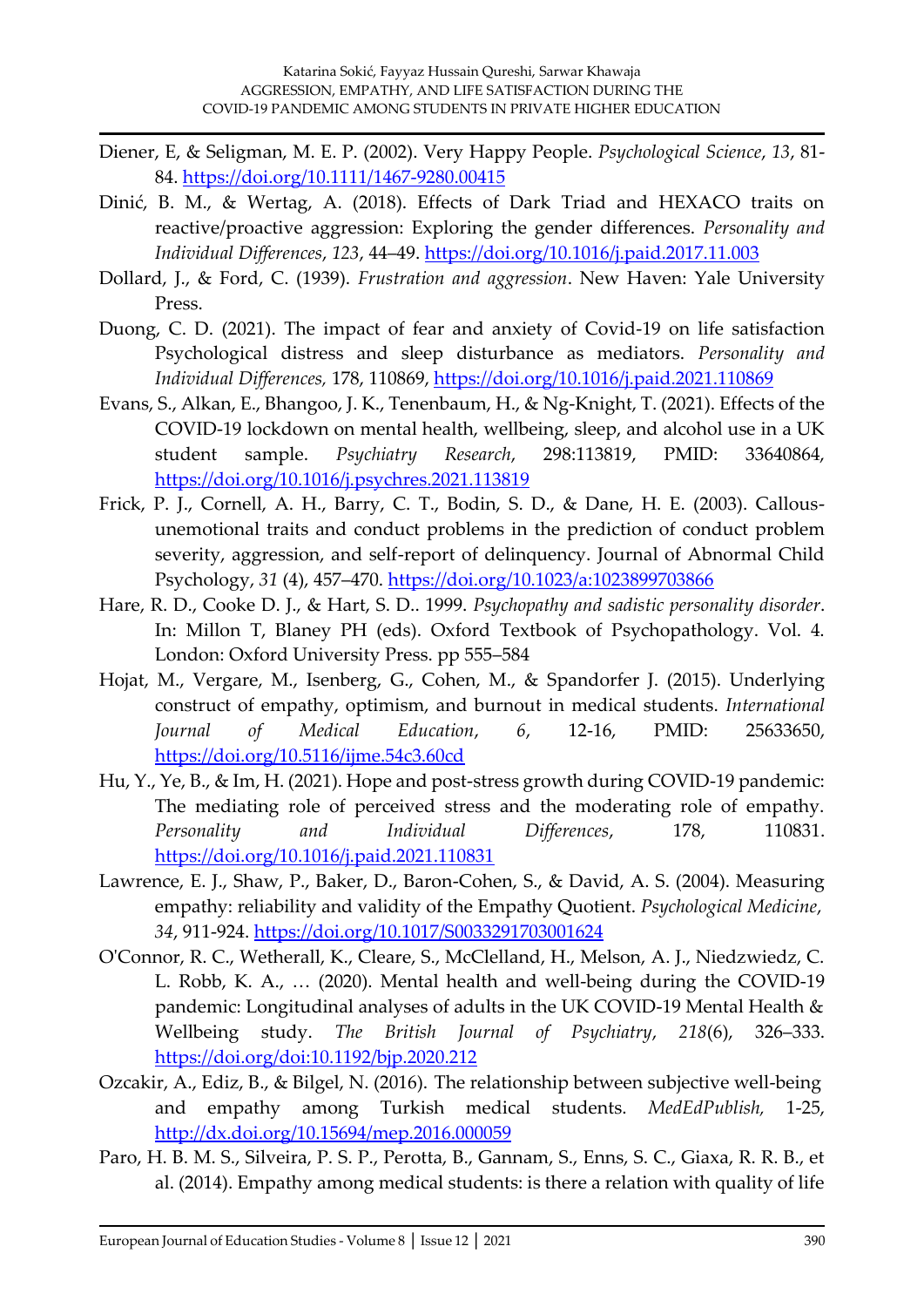and burnout? PMID: 24705887; PMCID: PMC3976378. <http://dx.doi.org/10.1371/journal.pone.0094133>

- Patrick, C. J. 2001. *Emotional processes in psychopathy*. In Raine A, Sanmartin J (eds): 'Violence and Psychopathy.' New York: Kluwer/Plenum, pp 57–77
- Pavot, W., & Diener, E. (1993). Review of the satisfaction with life scale. *Psychological Assessment*, 5, 164–172.<https://doi.org/10.1037/1040-3590.5.2.164>
- Pavot, W., & Diener, E. (2008). The satisfaction with life scale and the emerging construct of Life satisfaction*. Journal of Positive Psychology*, 3, 137–152. <http://dx.doi.org/10.1080/17439760701756946>
- Pechorro, P., Ray, J. V., Raine, A., Maroco, J., Goncalves, R. A. (2015). The Reactive-Proactive Aggression Questionnaire: Validation Among a Portuguese Sample of Incarcerated Juvenile Delinquents. *Journal of Interpersonal Violence*, 0886260515590784. <https://doi.org/10.1177/0886260515590784>
- Poulin, F., & Boivin, M. (2000). Reactive and proactive aggression: Evidence of a two– factor model. *Psychological Assessment*, *12*(2), 115–122. <http://dx.doi.org/10.1037/1040-3590.12.2.115>
- Qureshi, F. H., Khawaja, S., & Zia, T. (2020). Mature undergraduate students' satisfaction with online teaching during the COVID-19. *European Journal of Education Studies*, *7* (12), 456-475.<http://dx.doi.org/10.46827/ejes.v7i12.3440>
- Raine, A., Dodge, K., Loeber, R., Gatzke-Kopp, L., Lynam, D., Reynolds, C., . . . Liu, J. (2006). The reactive–proactive aggression questionnaire: differential correlates of reactive and proactive aggression in adolescent boys. *Aggressive Behavior, 32*(2), 159-171.<https://doi.org/10.1002/ab.20115>
- Shamay-Tsoory, S. G., Aharon-Peretz, J., & Perry, D. (2009). Two systems for empathy: A double dissociation between emotional and cognitive empathy in inferior frontal gyrus versus ventromedial prefrontal lesions. *Brain*, 12, *617-627*. <https://doi.org/doi:10.1093/brain/awn279>
- Sokić, K. (2020). *The role of values in reactive and proactive aggression* // Proceedings of the XXVI scientific conference empirical studies in psychology / Videnović, M., Stepanović Ilić, I., Simić, N., Rajić, M. (ur.). Beograd: Institute of Psychology, Faculty of Philosophy, University of Belgrade, pp. 40-42. ISBN 978-86-6427-165-3
- Sokić, K. (2017). *Examination of the Triarchic model of psychopathy*. Unpublishead doctoral thesis. University of Zagreb, Croatia, Faculty of Humanities and Social Sciences. Retrived from: <http://darhiv.ffzg.unizg.hr/id/eprint/9239/>
- Sokić, K., & Wertag, A. (2018). *Examing the effects of disinhibition in understanding empathy and attachemen*, in Damnjanović, K. (Ed.), 24th Scientific Conference Empirical Studies in Psychology, 23-25 March, Faculty of Philosophy, University of Belgrade, pp. 43-45.
- Vittinghoff, E., Glidden, D. V., Shiboski, S. C., & McCulloch, C. E. (2012). *Regression methods in biostatistics: Linear, logistic, survival, and repeated measures models* (2nd edition). Springer.<https://doi.org/10.1007/978-1-4614-1353-0>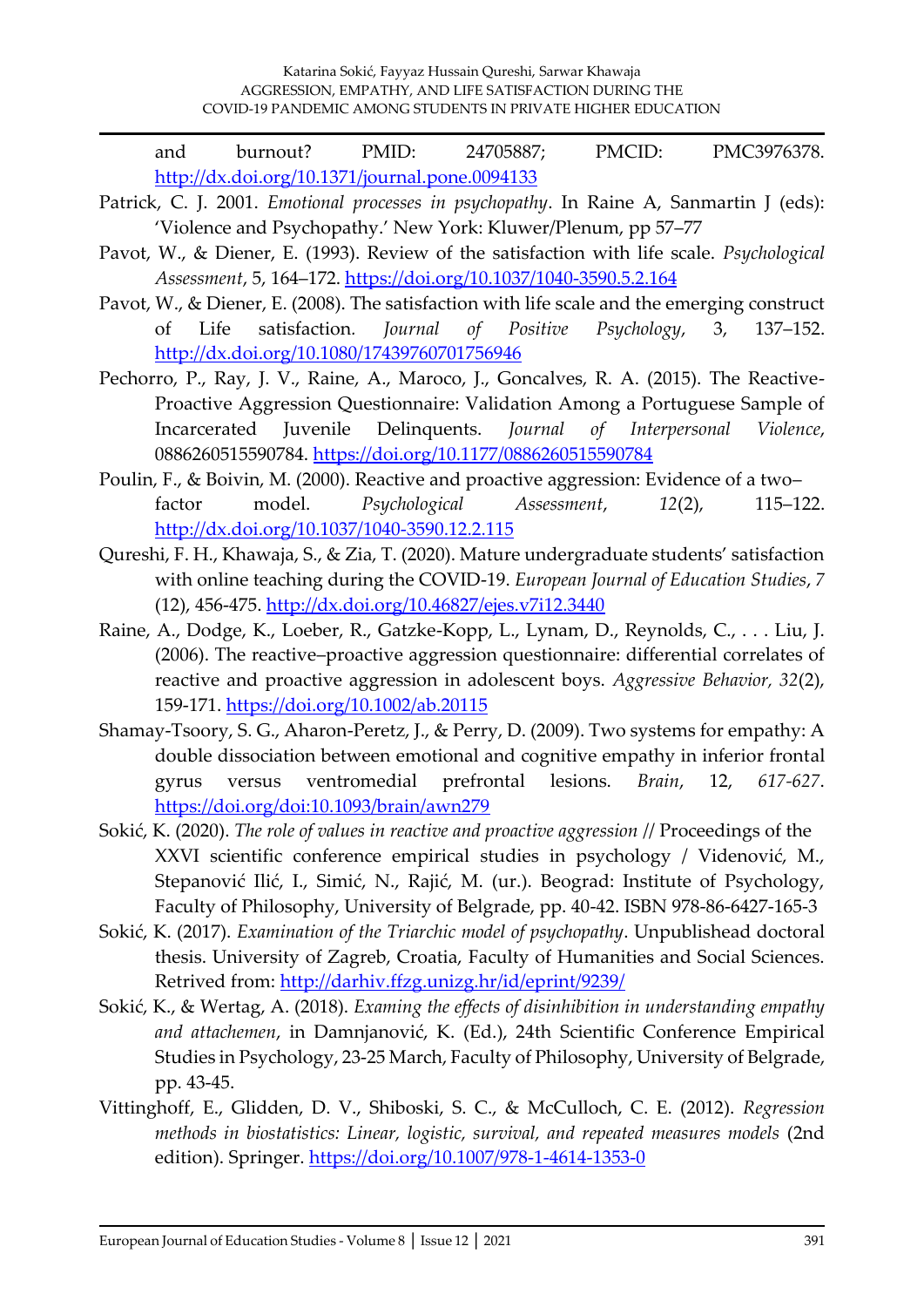White, H. A. (2021). Need for cognitive closure predicts stress and anxiety of college students during COVID-19 pandemic. *Personality and Individual Differences*, 111393, ISSN 0191-8869,<https://doi.org/10.1016/j.paid.2021.111393>